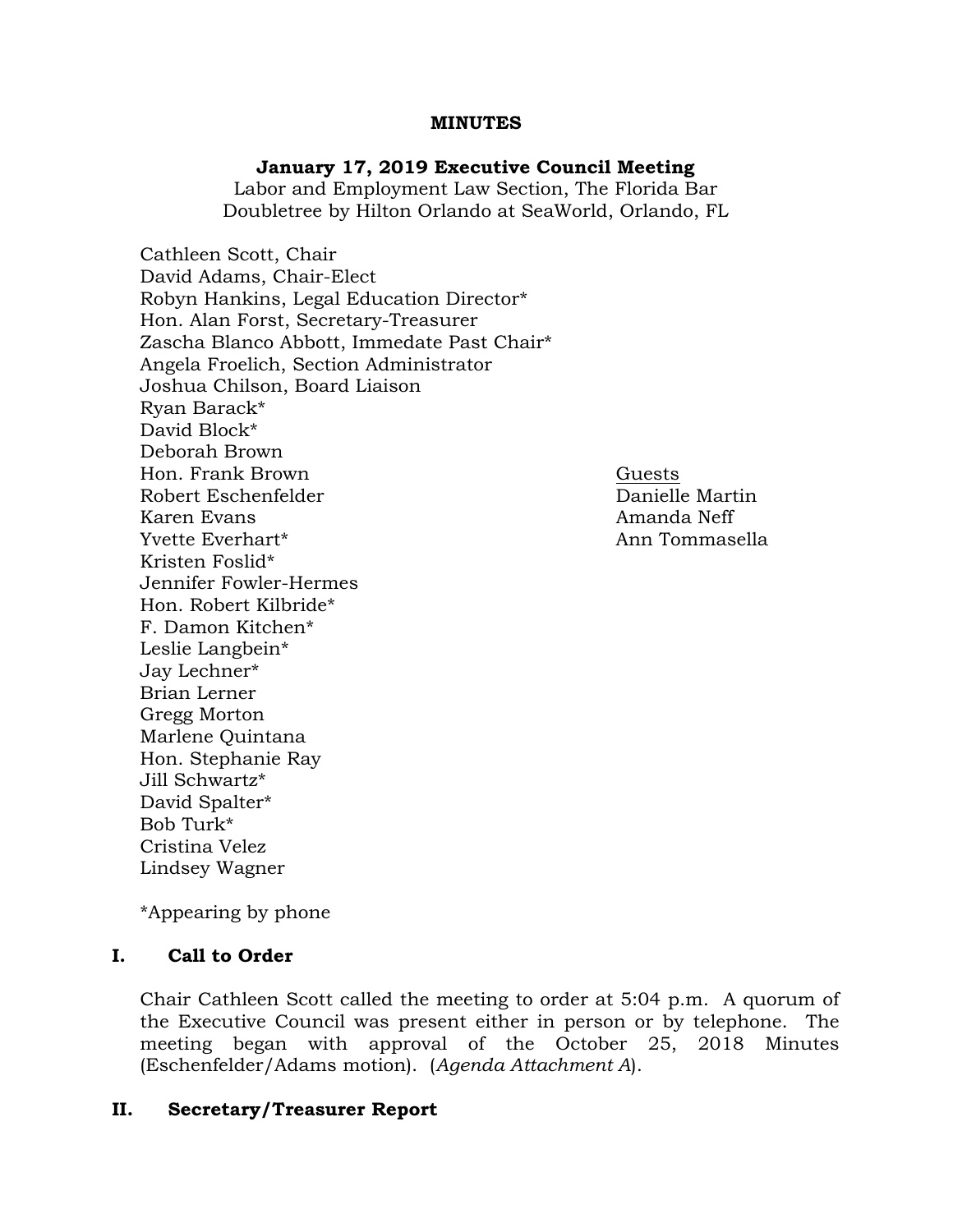Judge Forst stated that the Section was doing fine financially.

### III. Committee Reports

Website: Brian Lerner reported that he and Yvette Everhart had talked with the Web Developer and they were reviewing initial drafts of the redesigned website. Brian was pleased with the look of the home page and was hoping to provide substantive edits to the initial draft at some point in February. Cathleen expressed her appreciation for Brian and Yvette's efforts. Brian also noted that he was looking at ideas for a redesign of the Section logo.

**Journal:** Rob Eschenfelder reported that the Section has enough Bar Journal articles in the pipeline to get us through the year. RobE also provided a written report.

**Seminar:** There was a brief discussion of the Section's Annual Certification Review and Update Seminar and followup to the October 18, 2018 teleconference of the Ad Hoc Committee on Update/Certification Review Seminar (which was discussed at the previous Section EC meeting. Seminar Co-Chair Marlene Quintana thanked Amanda Neff for her presentation and following through on the joint goal of making the material and presentation relevant to attendees taking the certification exam, as well as those merely seeking a comprehensive update. Marlene reported that the seminar (Jan. 17-18) was well-attended, with exemplary content and materials.

Law Schools: Cristina Velez reported that the Law School Liaison Subcommittee had a goal of an event at each of the State's law schools. While that was proving difficult, she was talking with the FAMU administration and proposed that the Section send a speaker(s) to FAMU on the Wednesday before the Update seminar (starting next year, as we didn't have a time machine available to make it work this year). Cathleen expressed that she liked that idea. Cristina also mentioned a FAMU careers-in-law program scheduled for March 14. Finally, she noted that the subcommittee was starting to receive scholarship applications.

#### IV. New Business

**Chair Report:** Chair Scott reported that there would be no Section retreat this year. Instead, Section leadership would discuss short- and long-range planning following the Advanced Law Topics seminar in April. She expressed the desire to brainstorm, probably put off the trial academy idea for now, and focus on meeting Section member expectations and increasing attendance at seminars, webinars and EC meetings.